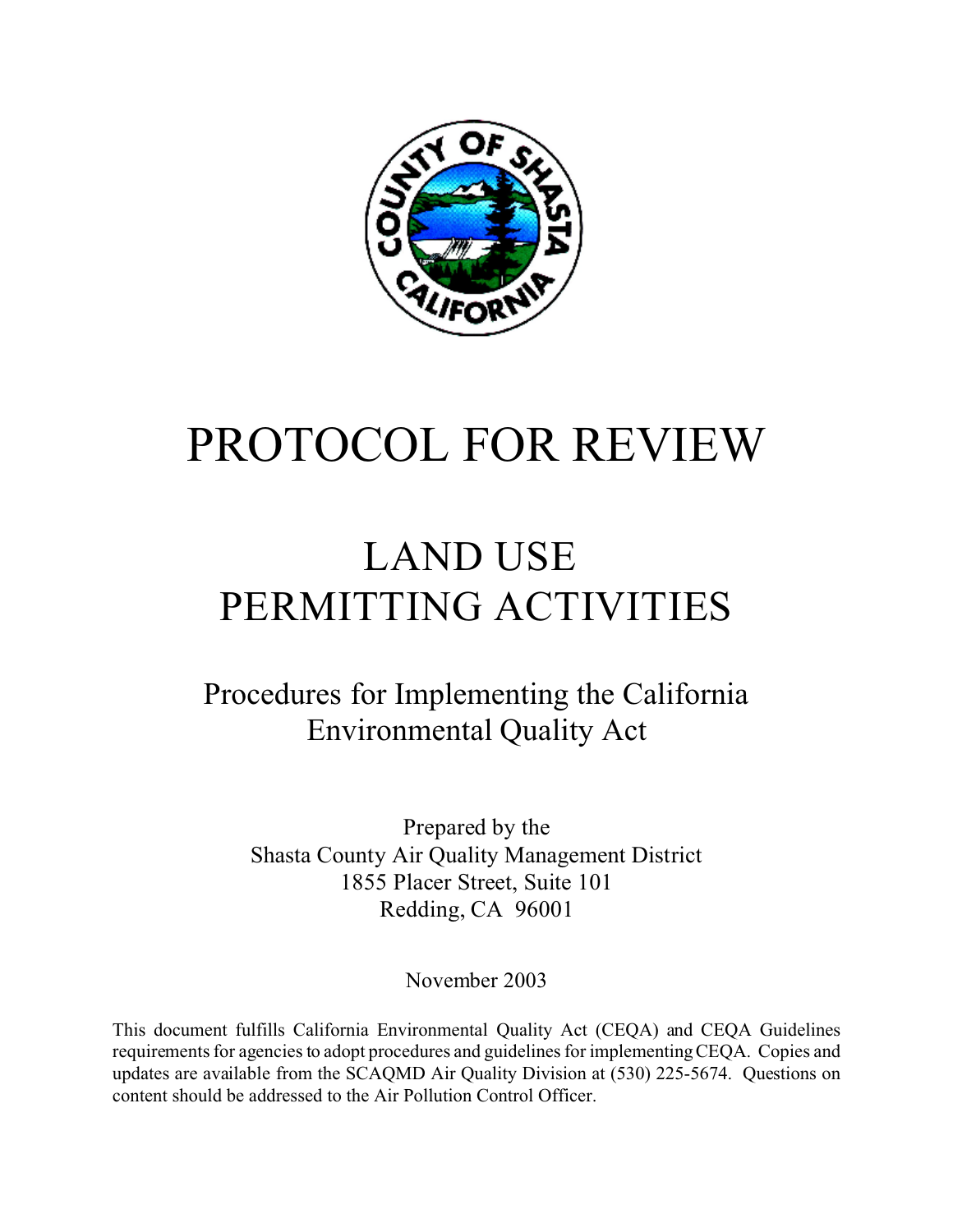#### **Purpose**

The purpose of this protocol document is to establish a methodology that can be utilized by the Shasta County Air Quality Management District (District) staff to review and comment on the air quality impacts of land use projects seeking approval through land use permitting process. The District will frequently be called upon to respond with suggested mitigation requirements as a responsible agency under an environmental review process associated with either local ordinances or the California Environmental Quality Act (CEQA). The environmental review process requires that agencies propose and track implementation of feasible mitigation measures that would mitigate significant adverse effects to the environment. Most often the planning agency with jurisdiction for the subject project will be functioning as a lead agency in this project review and permitting process.

# **Role of the District**

Under state law (*California Health & Safety Code Section 40000*), the District has primary responsibility for control of air pollution from all sources, other than emissions from motor vehicles. This includes stationary sources of air contaminants as well as area wide emission sources. Additionally, the District has authority to adopt and enforce rules and regulations to achieve and maintain the state and federal ambient air quality standards in all areas affected by emission sources under their jurisdiction (*California Health & Safety Code Section 40001*). In developing plans and regulations to achieve the above-mentioned air quality standards, the District may consider the full spectrum of emission sources and focus particular attention on reducing the emissions from transportation and area wide emission sources (*California Health & Safety Code Section 40910*).

As part of the District's Attainment Plan developed to comply with *California Health & Safety Code Section 40918(a)(4),* the District has worked closely with the planning agencies of Shasta County, the City of Redding, the City of Anderson, and the City of Shasta Lake to formulate Air Quality Elements for each respective General Plan. These Air Quality Elements describe in detail the approach to be used by planning agency staff when coordinating with the District to review the indirect air quality impacts (those associated with motor vehicles and area wide emission sources) of the proposed project. Area wide emission sources may include, but are not limited to, multiple smaller emission sources such as water heaters, gas furnaces, wood stoves, architectural coatings, etc.

The District also coordinates closely with the Regional Transportation Planning Agency (RTPA) to ensure a coordinated approach in the development and implementation of transportation plans. This role will become more important as the District responds to the possibility of being classified as a federal non-attainment area with respect to the new 8-hour ozone standard proposed by the U.S. Environmental Protection Agency.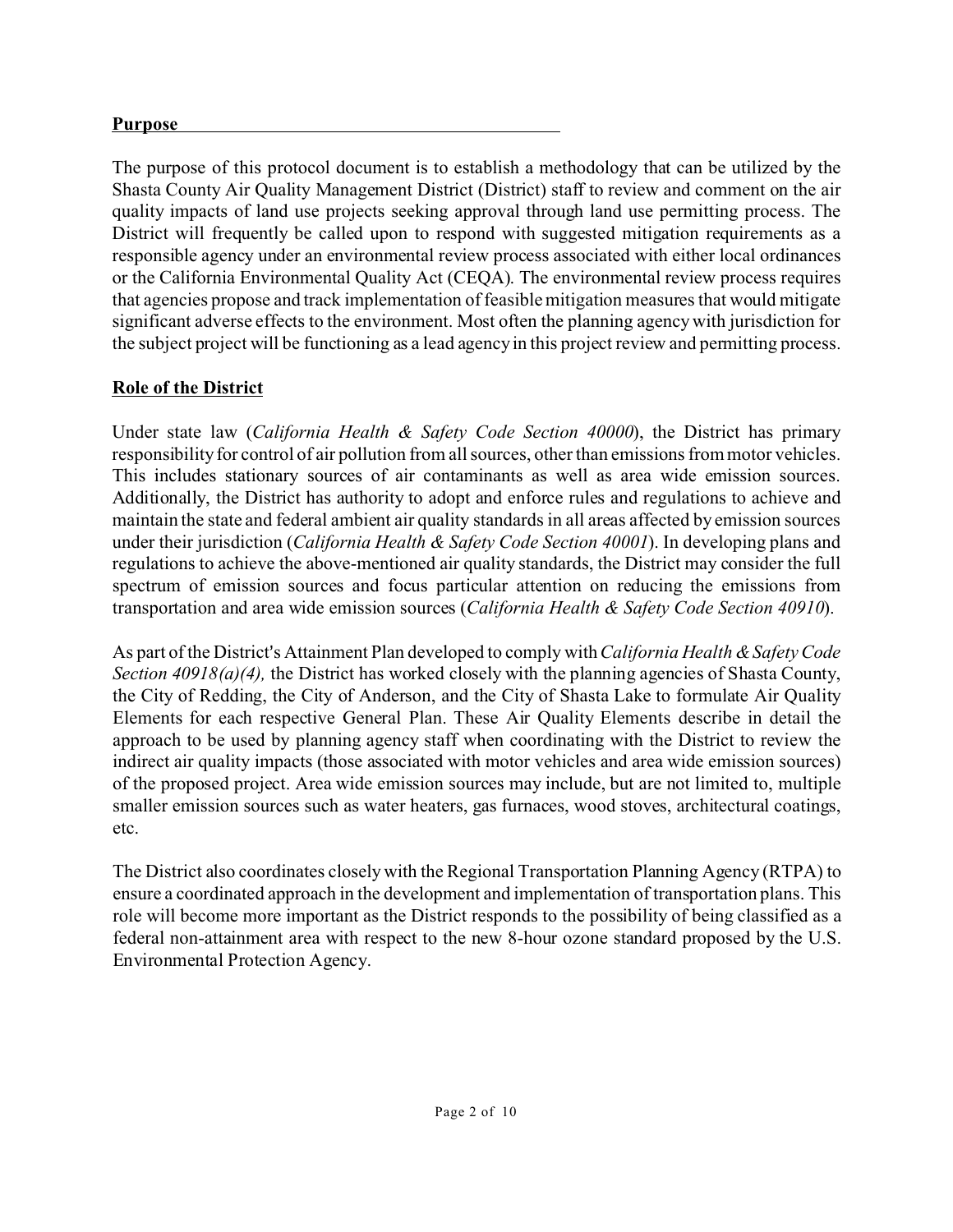#### *District As Lead Agency*

The District may act as a lead agency when it has principal responsibility to carry out or approve a project. This function may be appropriate when the project would require District approval of a discretionary air quality permit and not requiring any discretionary action from any other agency.

# *District As Responsible Agency*

The District acts as a responsible agency when it has discretionary power to approve some aspect of a project, but does not have the principal authority to carry out or approve the project in total. The District is often a responsible agency for development projects that require air pollution control permits. When functioning in this capacity, the District provides the lead agency with important guidance regarding the scope of potential environmental effects of the project on air quality. The District considers the EIR or Negative Declaration prepared by the lead agency and uses the resulting information and findings to prepare its own permit. To ensure that the environmental document is adequate for use, the District provides comments to the lead agency on the air quality analysis and mitigation measures incorporated in the CEQA analysis con-currently with the District's evaluation process for issuing an Authority to Construct. The methodology used in analyzing impacts under the CEQA environmental review process should be carefully coordinated with the parallel process that the District requires for evaluating emissions and impacts in its permitting process.

During the CEQA review process, the District may comment at three points:

# Consultations Prior to Environmental Determination

The District may consult with other agencies prior to the lead agency making a determination as to whether a Negative Declaration or an EIR is required for a project. District policy is to respond to all referrals within the review period established by the lead agency. When it is not possible to meet the stated deadlines, the District will notify the lead agency and request additional time or explain why the deadline cannot be met.

# Responses to the Notice of Preparation for an EIR

The District may provide written guidance on what aspects of a proposed project should be fully addressed in the Draft EIR document regarding air quality impacts.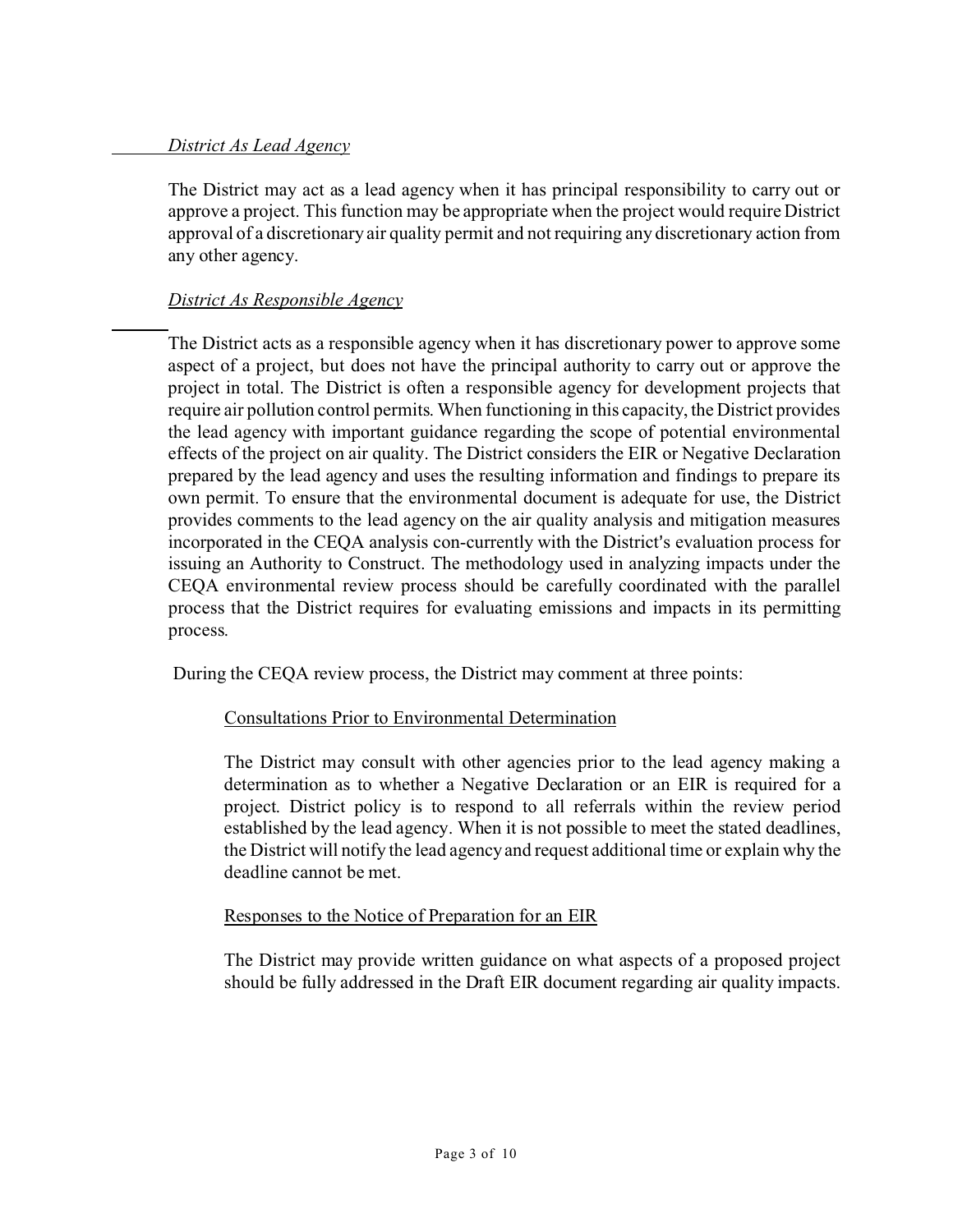#### Comments on a Draft EIR

The District may provide written comments on the air quality impact analysis and recommended mitigation measures discussed in the Draft EIR. The District should expect a written response (in the form of responses in the Final EIR or by separate letter) from the lead agency on any comments it has made on a Draft EIR.

#### *District As Commenting Agency*

The District may act as a commenting agency for any project that has the potential to impact air quality. Typically, the District will request that the planning agency make it a condition of the use permit for the applicant to obtain an Authority to Construct from the District. Specific mitigation measures to control direct or fugitive emissions of air contaminants may also be suggested as use permit conditions.

#### **Data Needed For District Review**

In order for the District to properly review a project, Lead Agencies should send a complete project description and location (preferably including a map), site plans, and tentative tract or parcel maps, if applicable; and data relative to direct and indirect (associated with motor vehicle trips) emissions associated with the project. For all EIRs prepared for projects in Shasta County, the District requests that it be sent the Notice of Preparation (NOP). If an air quality study is prepared for a project at the Initial Study level, it should be summarized and the results reported in the Initial Study and the entire air quality study should be provided to the District. All assumptions used in the modeling analysis for any project should be clearly stated.

The Draft EIR prepared for any project involving direct or indirect emissions of air contaminants should be sent to the District for review and comment. Where an air quality study is prepared for a project, it should be summarized and the results reported in the Draft EIR and the entire air quality study should be included as an appendix or as a separate report. All assumptions used in the modeling analysis for the project should be clearly stated. When the Draft EIR includes air quality mitigation measures, the required mitigation monitoring and reporting should be included in or with the Draft EIR.

#### **Thresholds of Significance**

Significant air quality impacts are defined to include situations where a proposed project "violates" any ambient air quality standard, contributes substantially to an existing or projected air quality violation, or exposes sensitive receptors to substantial pollutant concentrations." Air quality impacts may be caused by direct emissions from stationary sources or by indirect emissions (associated with motor vehicles and/or area wide emission sources). Area sources are sources that individually emit small quantities of air pollutants, but which cumulatively may represent significant quantities of emissions. Water heaters, fireplaces, wood heaters, lawn maintenance equipment, and application of paints and lacquers are examples of area source emissions. Projects demonstrated to have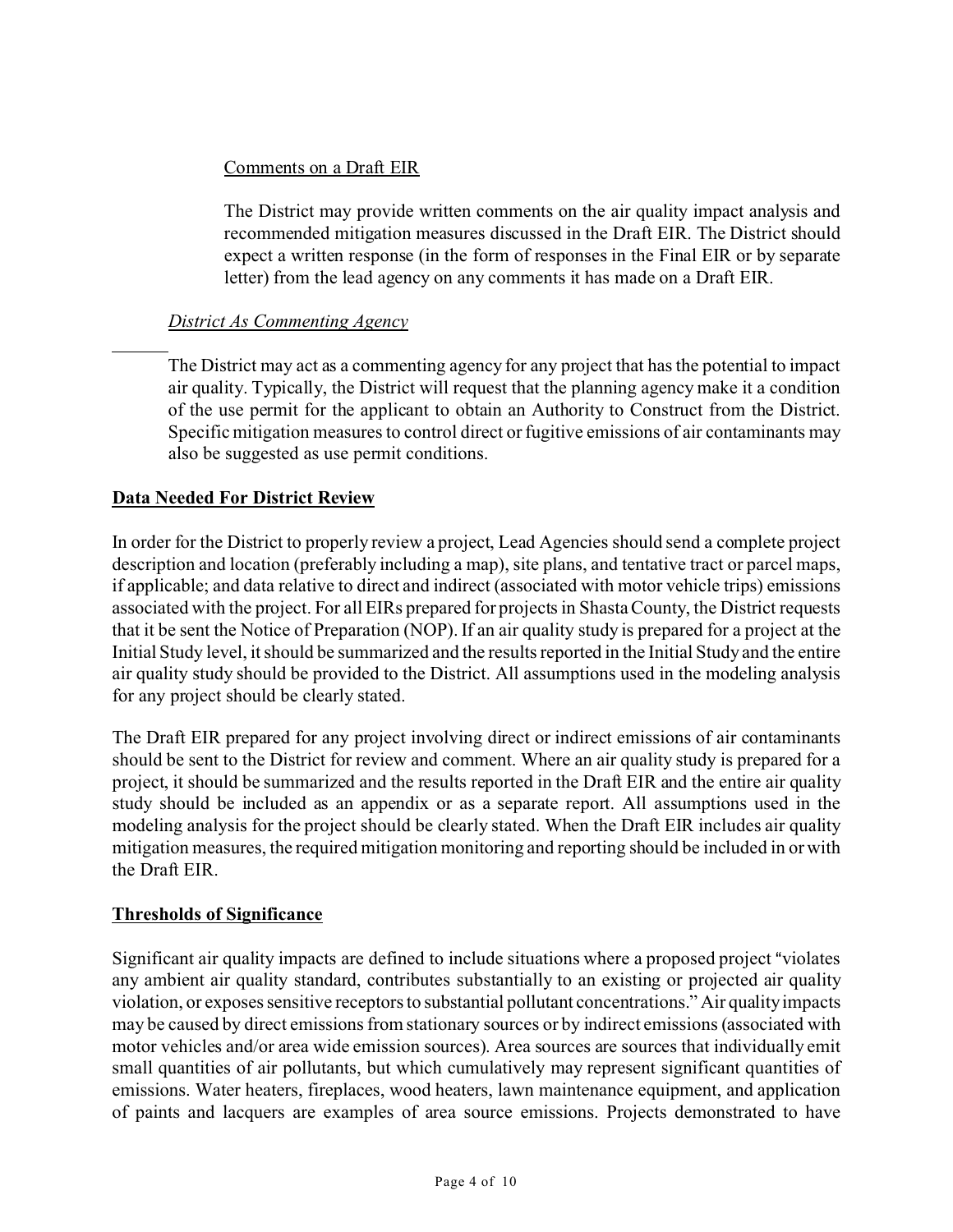significant adverse impacts are required to mitigate impacts to levels considered less than significant or to prepare an environmental impact report (EIR).

A violation of air quality standards can be predicted for pollutants that can be modeled for atmospheric concentration. Typically, this modeling is done by a consulting firm with modeling expertise using EPA-approved dispersion models. Also, by comparing a project's daily or annual emissions with emission levels considered significant under local or state law, this impact can be evaluated. One such level is the stationary source emissions offset threshold required in a specific city or county Air Quality Element of the General Plan. With respect to toxic emissions, on November 14, 2000, the Shasta County Air Pollution Board approved a policy document establishing guidelines for toxic health risk assessments. Under these guidelines, the air pollution control officer (APCO) can approve a new source if the cumulative excess cancer risk to the nearest sensitive receptor is less than 10 in a million and the total hazard index (THI) is less than or equal to one.

The direct emissions from stationary sources will be calculated by District staff after receiving complete emission data from the applicant proposing the project. While District Rule 2:1-New Source Review establishes emission thresholds at which Best Available Control Technology (BACT) is to be required for new or modified emission sources, projects are usually not recognized as having a significant environmental impact unless the direct stationary source emissions of either oxides of nitrogen, reactive organic compounds, or inhalable particulate matter  $(PM_{10})$  exceed 25 Tons/yr. The preparation of an EIR and the requirement of emission offsets (depending on policies stated in the Air Quality Element of the General Plan for the jurisdiction) may be requested of the applicant by the planning agency when emissions of the above-mentioned pollutants exceed the 25 Tons/yr. threshold.

Indirect emission sources are defined as any building, facility, structure, or property that attracts or generates mobile source activity (autos and trucks). For projects such as office parks, shopping centers, residential subdivisions, and other indirect sources, motor vehicles traveling to and from the projects represent the primary source of air pollutant emissions. With respect to indirect and area wide emissions of  $PM_{10}$  and ozone precursors, the District coordinates with the planning agency having jurisdiction over the proposed project to apply standard mitigation measures (SMMs) and best available mitigation measures (BAMMs) to the project as listed in the respective Air Quality Elements. SMMs are applied to all projects, while the list of BAMMs found in the respective Air Quality Element are reviewed by the planning agency staff for consideration of specific project applicability at two distinct indirect emission thresholds:

- Level A 25 pounds per day of either oxides of nitrogen or reactive organic compounds 80 pounds per day of inhalable particulate matter  $(PM_{10})$
- Level B 137 pounds per day of either oxides of nitrogen, reactive organic compounds, or inhalable particulate matter  $(PM_{10})$

The project's indirect and area wide emissions are estimated by planning agency staff using the latest version of the URBEMIS Model approved for use by the California Air Resources Board. All of the planning agencies have the latest version of this modeling program which predicts the indirect and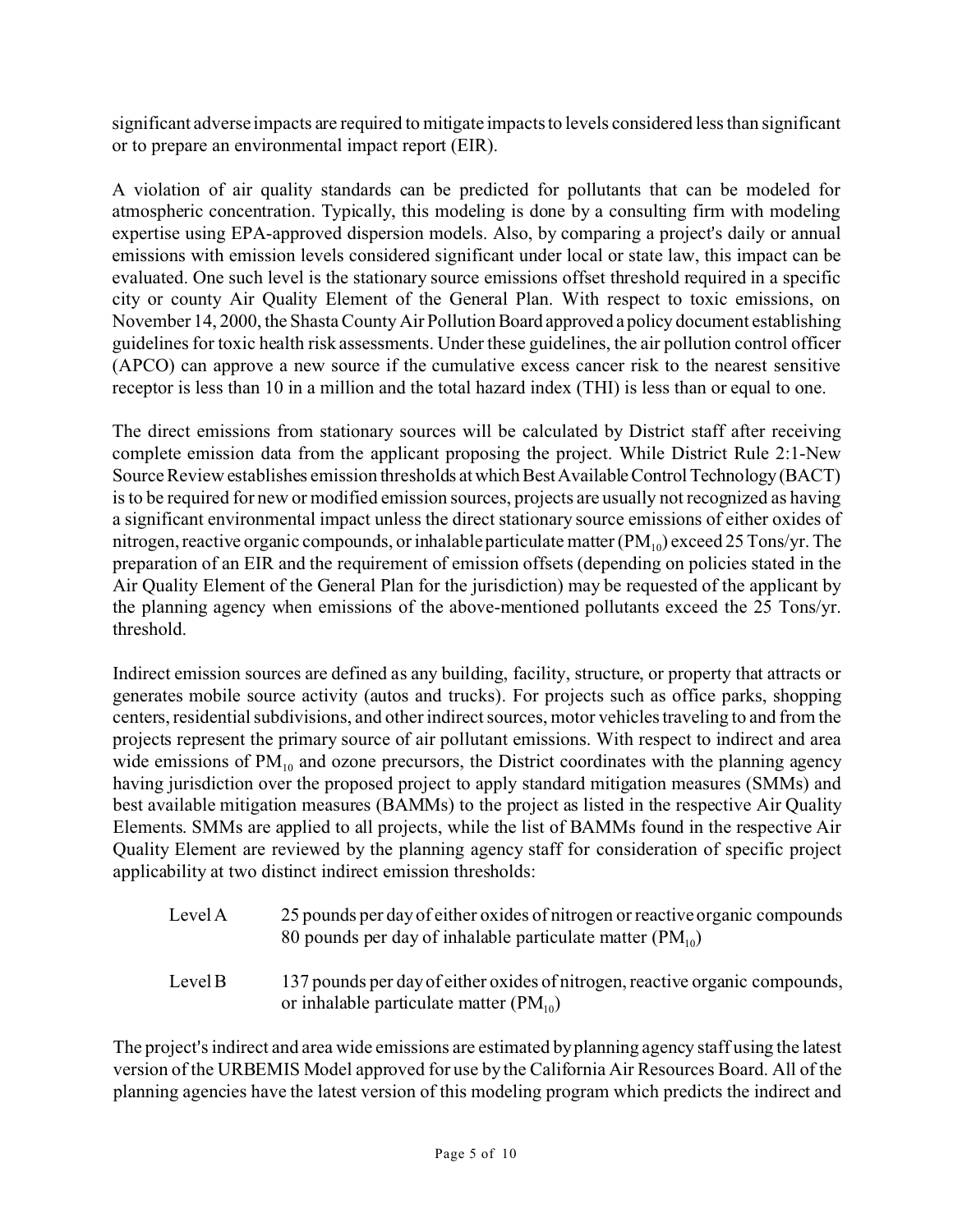area wide emissions of various types of land uses. Generally, the planning staff is able to work directly with the project applicant in reviewing the lists of mitigation measures which may be appropriate for implementation on a specific project. If the project's indirect and area wide emissions are greater than the Level A thresholds but less than Level B thresholds, appropriate Level A mitigation as listed in the jurisdiction's Air Quality Element to the General Plan should be implemented by the project applicant. If the project's indirect and area wide emissions remain above the Level B threshold of 137 pounds per day (25 Tons/yr.) after applying all feasible mitigation measures, the project is considered to have a significant impact from an air quality perspective and an EIR is appropriate for the project.

#### **Construction Impacts**

A project's construction phase produces many types of emissions, but  $PM_{10}$  is the pollutant of greatest concern.  $PM_{10}$  emissions can result from a variety of construction activities, including excavation, grading, demolition, vehicle travel on paved and unpaved surfaces, and vehicle exhaust. Construction related emissions can cause substantial increases in localized concentrations of  $PM_{10}$ , as well as affecting  $PM_{10}$  compliance with ambient air quality standards on a regional basis. Particulate emissions from construction activities can lead to adverse health effects as well as nuisance concerns such as reduced visibility and soiling of exposed surfaces. Asbestos can also be of concern during demolition activity associated with construction. The use of diesel powered construction equipment produces ozone precursor emissions and combustion related particulate emissions.

The District's approach to minimizing construction  $PM_{10}$  impacts is to require implementation of effective and comprehensive control measures.  $PM_{10}$  emitted during construction can vary greatly depending on the level of activity, the specific operations taking place, the equipment being operated, local soils, weather conditions, and other factors, making quantification difficult. Despite this variability in emissions, experience has shown that there are a number of feasible control measures that can be reasonably implemented to significantly reduce  $PM_{10}$  emissions from construction. The District has provided planning jurisdictions with suggested mitigation measures to reduce  $PM_{10}$ impacts to a level considered less-than-significant.

Project construction sometimes requires the demolition of existing buildings at the project site. Buildings sometimes include materials containing asbestos. Airborne asbestos fibers pose a serious health threat if adequate control techniques are not carried out when the material is disturbed. The demolition, renovation, or removal of asbestos-containing materials is subject to the limitations of the National Emissions Standards for Hazardous Air Pollutants (NESHAP) regulations as listed in the Code of Federal Regulations requiring notification and inspection. Most demolitions and many renovations are subject to an asbestos inspection prior to start of activity. The Environmental Protection Agency (EPA) Region IX office has authority to implement the asbestos NESHAP in Shasta County and should be consulted by owners or contractors prior to commencing any demolition or renovation of any building to determine inspection and compliance requirements. Notification of the District and EPA Region IX is required for all projects involving the handling of asbestos-containing materials. Strict compliance with existing asbestos regulations will normally prevent asbestos from being considered a significant adverse impact.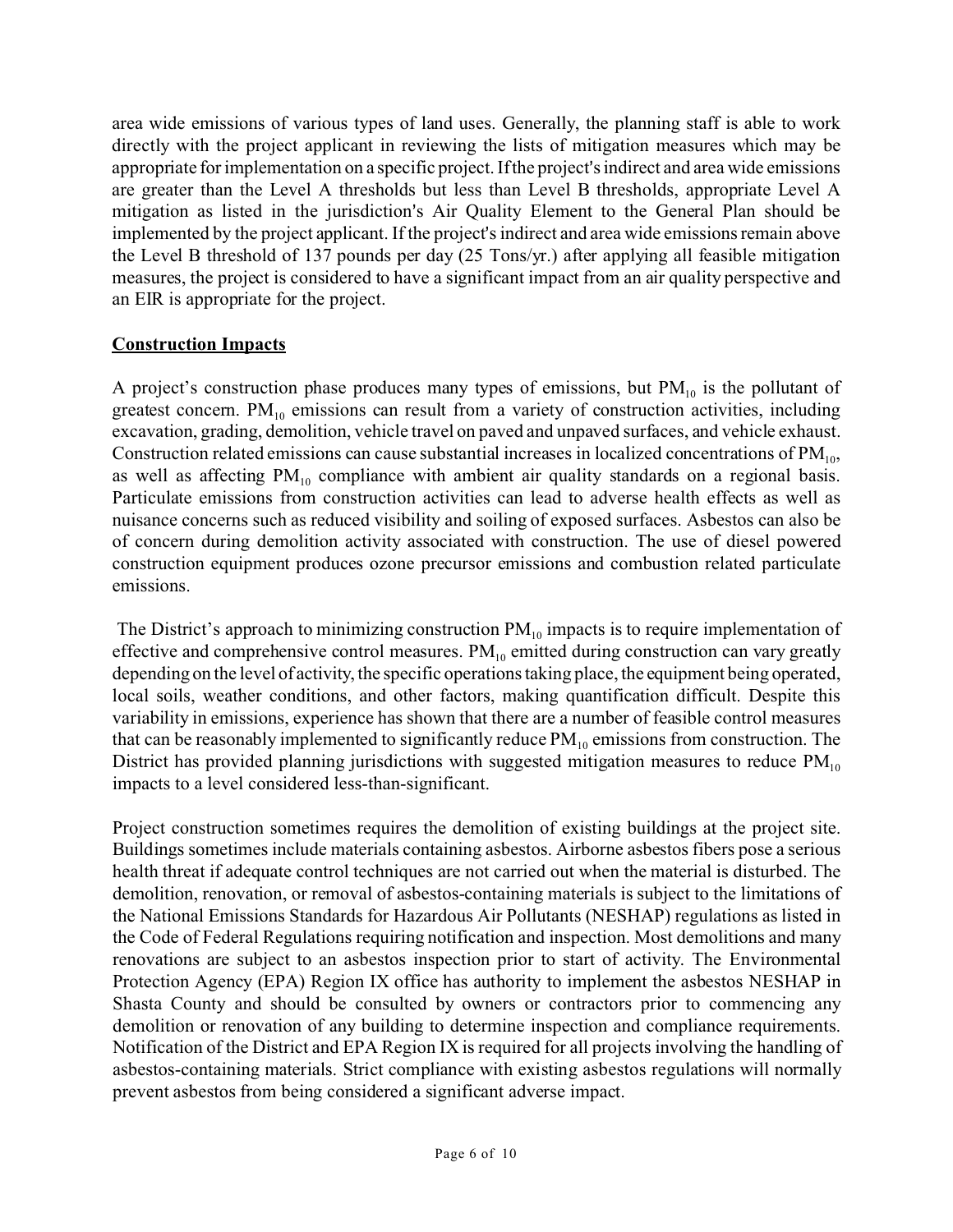#### **Odor Impacts**

Odor impacts can be judged significant based on the number of complaints expected for each type of odor producing process. While offensive odors rarely cause any physical harm, they can be very unpleasant, leading to considerabledistress among the public and often generating citizen complaints to local governments and the District. Any project with the potential to frequently expose members of the public to objectionable odors will be deemed to have a significant impact. Odor impacts on residential areas and other sensitive receptors, such as hospitals, day-care centers, schools, etc., warrant the closest scrutiny, but consideration should also be given to other land uses where people may congregate, such as recreational facilities, work sites, and commercial areas. Analysis of potential odor impacts should be conducted for the following two situations:

**Generators** – projects that would potentially generate odorous emissions proposed to locate near existing sensitive receptors or other land uses where people may congregate, and

**Receivers** – residential or other sensitive receptor projects or other projects built for the intent of attracting people locating near existing odor sources.

The District has determined that the following facilities are examples of the type of facility that has the potential to produce odors and may require special attention in the environmental review process:

Wastewater Treatment Facilities Sanitary Landfills Transfer Stations Composting Facilities Asphalt Batch Plants Chemical Manufacturing Fiberglass Manufacturing Polyester Resin Use Painting/Coating Operations (e.g. auto body shops) Food Processing Facilities Rendering Plants

If a proposed project is determined to be a potentially significant odor source, mitigation measures should be required. For some projects, operational changes, add-on controls, or process changes, such as carbon absorption, neutralizing agents, incineration, or relocation of stacks/vents can reduce odorous emissions. In many cases, however, the most effective mitigation strategy is to provide a sufficient distance, or buffer zone, between the source and the receptor(s). Experience has shown that locating upwind from an odor source does not necessarily eliminate potential problems, since areas with reliable prevailing winds still experience days with light and variable winds and days with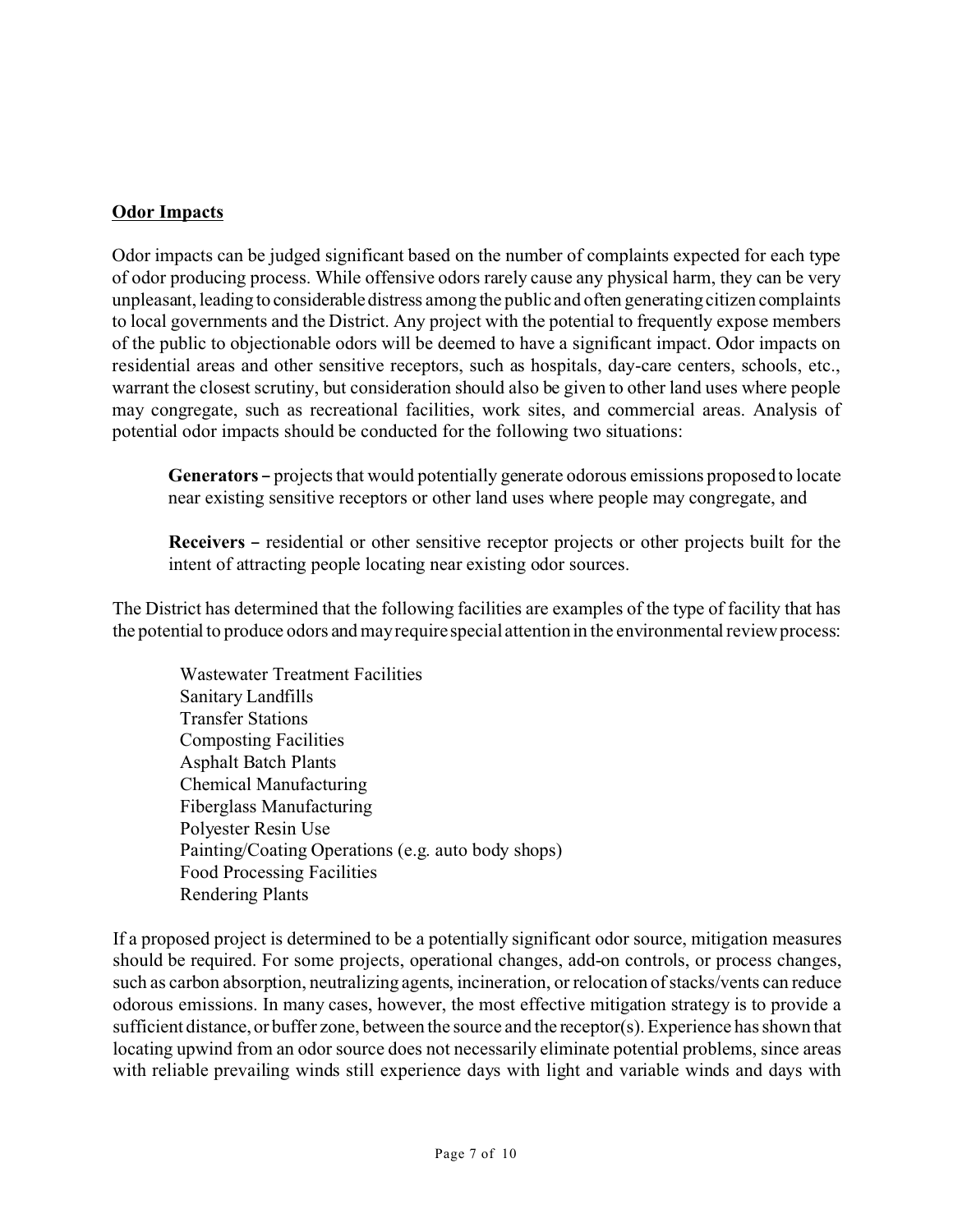winds opposite prevailing winds related to the passage of storms. Residents in these upwind areas, while exposed less frequently, may still experience odor impacts or be more sensitive to the odors.

#### **Hazardous Air Pollutants (HAPs)**

There are currently more than 900 substances classified as hazardous air pollutants by the ARB and EPA. All projects requiring air quality permits from the District are evaluated for HAP emissions. A screening health risk assessment is performed for any source emitting HAPs using estimated emission rates, stack exhaust flow rates, SCREEN 3 modeling, individual component substance risk factors, and distances to receptors. The thresholds of significance cited earlier are used as references in evaluating necessary mitigation.

Specific mitigation measures should be identified and considered for those projects that may release toxic or hazardous air pollutants to the atmosphere in amounts that may be injurious to nearby populations. Such mitigation measures should consider both routine and non-routine toxic air pollutant releases. Mitigation measures may involve handling, storage, and disposal methods that minimize release of the subject substances to the atmosphere. In some cases, air pollution control devices or process operation modifications can be employed. Furthermore, facilities that may release toxic or hazardous substances to the atmosphere should not be located adjacent to sensitive receptors such as residences, schools, day-care centers, extended-care facilities, and hospitals.

Lead Agencies should also be aware that many facilities such as dry cleaners and gasoline stations produce toxic emissions, but under most circumstances, existing controls reduce impacts to less than significant levels. Therefore, it would not be appropriate to automatically reject such facilities just because they are near a sensitive receptor. More detailed analysis to determine the potential risk and feasible control measures may be appropriate in these cases. Projects exceeding a one in one million excess cancer risk or a toxic hazard index of 1.0 are required to install Toxic Best Available Control Technology (T-BACT) in accordance with the District Toxics Health Risk Assessment Policy adopted on November 14, 2000.

The District must follow certain procedures outlined in Section 42301.6 of the California Health and Safety Code (CH&SC) for approval of permits for facilities that would have the potential to emit hazardous air pollutants within 1000 feet of a school. This usually involves conducting a screening health risk assessment and notification of surrounding receptors and the parents of the children attending the subject school(s).

Projects where significant numbers of diesel powered vehicles will be operating such as truck stops, transit centers, and warehousing may create risks from toxic diesel particulate emissions. These facilities and vehicles may not be subject to District permitting and so may need mitigation measures adopted by the Lead Agency to reduce this impact. Measures such as limiting idling, electrifying truck stops to power truck auxiliary equipment, use of diesel particulate filters, and use of alternative fuel heavy-duty trucks have been required by some jurisdictions.

#### **Cumulative Emission Analysis**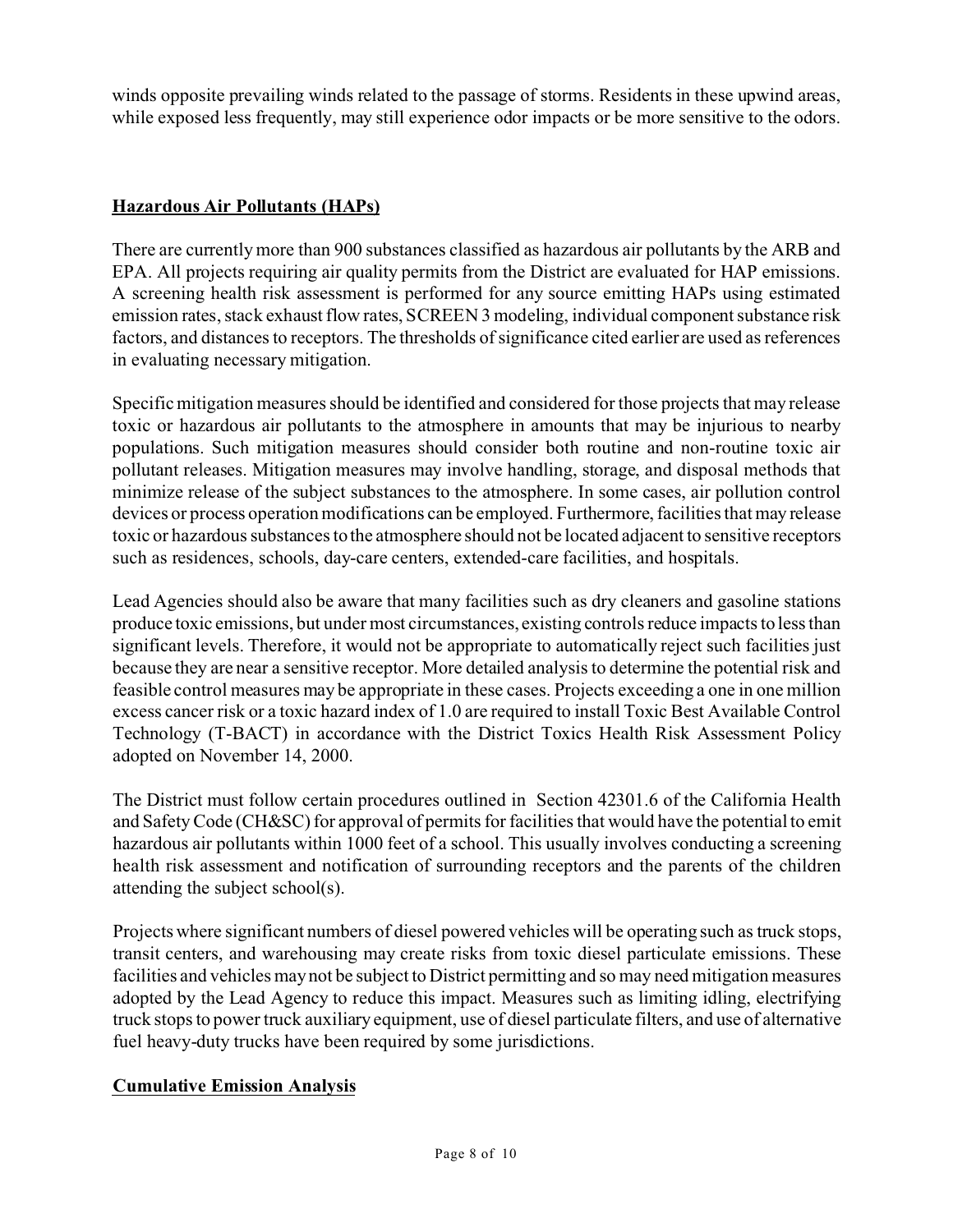Individual project emissions are cumulatively significant when modeling shows that the combined emissions from the project and other existing and planned projects will exceed air quality standards. An adequate cumulative impact analysis considers a project over time and in conjunction with other related past, present, and reasonably foreseeable future projects whose impacts might compound or interrelate with those of the project being assessed. A single source of hazardous air pollutants (HAPs) may be insignificant, but when combined with emissions from neighboring sources could expose sensitive receptors to significant pollutant levels. Cumulative analysis of HAPs can be accomplished by identifying all sources of these pollutants near the project site and using a dispersion model to determine exposure levels from the combined emissions of all sources. Dispersion modeling, if indicated by initial screening, should include existing sources, the project, and any reasonably foreseeable projects.

#### **Typical Projects Requiring District Permitting**

District Rule 2:1A requires that any person who is building, erecting, altering, or replacing any article, machine, equipment or other contrivance which causes the issuance of air contaminants, shall first obtain written authority for such construction from the Air Pollution Control Officer (APCO). Examples of air contaminant emitting equipment and processes include (but are not limited to):

Agricultural products processing Bulk material handling Chemical blending, mixing, manufacturing, storage, etc. Combustion equipment (boilers, engines, heaters, incinerators, etc.) Metals etching, melting, plating, refining, etc. Plastic and fiberglass forming and manufacturing Petroleum production, manufacturing, storage, and distribution Rock and mineral mining and processing Solvent use (de-greasing, dry cleaning, etc.) Surface coating and preparation (painting, blasting, etc.) Lumber and wood products manufacturing Motor Burnout Ovens

# **Land Use Conflicts and Sensitive Receptors**

The location of a development project is a major factor in determining whether it will result in localized air quality impacts. The potential for adverse air quality impacts increases as the distance between the source of emissions and members of the public decreases. Impacts on sensitive receptors are of particular concern. Sensitive receptors are facilities that house or attract children, the elderly, people with illnesses, or others who are especially sensitive to the effects of air pollutants. Hospitals, schools, convalescent facilities, and residential areas are examples of sensitive receptors.

For each of the situations discussed below, the impacts generally are not limited only to sensitive receptors. *All* members of the population can be adversely affected by criteria pollutants, toxic air contaminants, odor, and dust. Therefore, any consideration of potential air quality impacts should include all members of the population. This discussion focuses on sensitive receptors, however, because they are most vulnerable to the effects of air pollution.